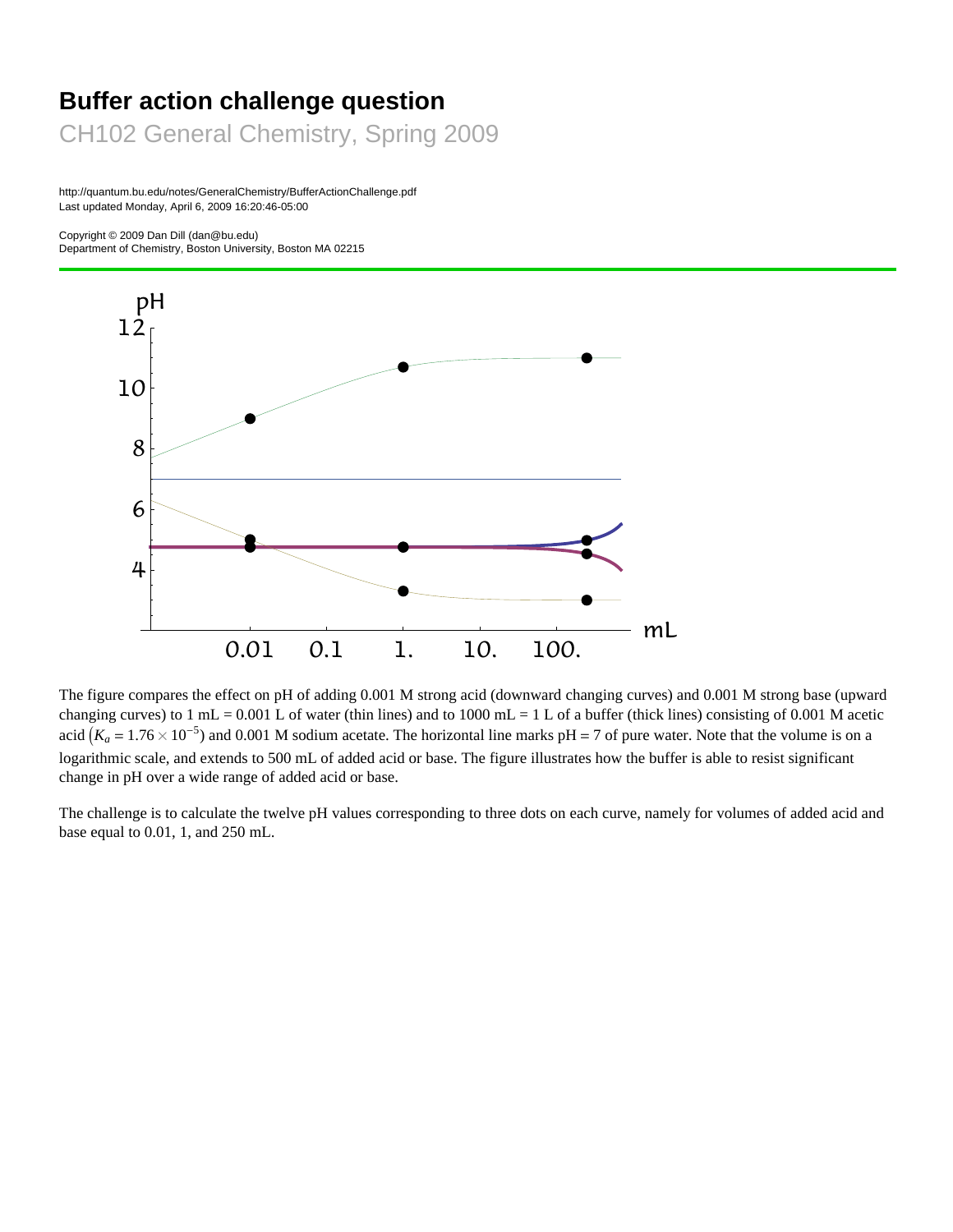## **à Answer**

In the numerical examples below, each quantity is treated as having three significant figures, but trailing zeros are not shown.

#### **Adding strong acid to a buffer**

When strong acid is added to a buffer solution, the added acid reacts the buffer conjugate base,  $A^-$ , to form additional buffer undissociated acid, HA. This changes the composition of the buffer to

$$
c_a \rightarrow \frac{\text{moles of buffer HA + moles of added acid}}{\text{total volume}} = \frac{c_a V_{\text{buffer}} + c_{a,\text{added}} V_{a,\text{added}}}{V_{\text{buffer}} + V_{a,\text{added}}},
$$

$$
c_b \rightarrow \frac{\text{moles of buffer A}^{\text{}} - \text{moles of added acid}}{\text{total volume}} = \frac{c_b V_{\text{buffer}} - c_{a,\text{added}} V_{a,\text{added}}}{V_{\text{buffer}} + V_{a,\text{added}}},
$$

and so the concentration ratio becomes

$$
\frac{c_a}{c_b} \rightarrow \frac{c_a V_{\text{buffer}} + c_{a,\text{added}} V_{a,\text{added}}}{c_b V_{\text{buffer}} - c_{a,\text{added}} V_{a,\text{added}}}.
$$

For the example of 250 mL of 0.001 M HCl added to 1 L of a 0.001 M acetic acid equimolar buffer, the hydronium concentration is

$$
[H_3O^+] = K_a \frac{c_a}{c_b} \rightarrow 1.76 \times 10^{-5} \frac{c_a V_{buffer} + c_{a,added} V_{a,added}}{c_b V_{buffer} - c_{a,added} V_{a,added}}
$$
  
= 1.76 × 10<sup>-5</sup>  $\frac{0.001 \times 1 + 0.001 \times 0.25}{0.001 \times 1 - 0.001 \times 0.25} = 2.93 \times 10^{-5}$ 

and so the pH is  $-\log(2.93 \times 10^{-5}) = 4.533$ .

#### **Adding strong base to a buffer**

When strong base is added to a buffer solution, the added base reacts the buffer acid, HA, to form additional buffer conjugate base, A-. This changes the composition of the buffer to

$$
c_a \rightarrow \frac{\text{moles of buffer HA} - \text{moles of added base}}{\text{total volume}} = \frac{c_a V_{\text{buffer}} - c_{b,\text{added}} V_{b,\text{added}}}{V_{\text{buffer}} + V_{b,\text{added}}},
$$

$$
c_b \rightarrow \frac{\text{moles of buffer A}^- + \text{moles of added base}}{\text{total volume}} = \frac{c_b V_{\text{buffer}} + c_{b,\text{added}} V_{b,\text{added}}}{V_{\text{buffer}} + V_{b,\text{added}}},
$$

and so the concentration ratio becomes

*ca cb*  $\rightarrow$   $\frac{c_a V_{\text{buffer}} - c_{b,\text{added}} V_{b,\text{added}}}{\rightarrow}$  $c_b$   $V_{\text{buffer}} + c_{b,\text{added}}$   $V_{b,\text{added}}$ .

For the example of 1 mL of 0.001 M NaOH added to 1 L of a 0.001 M acetic acid equimolar buffer, the hydronium concentration is